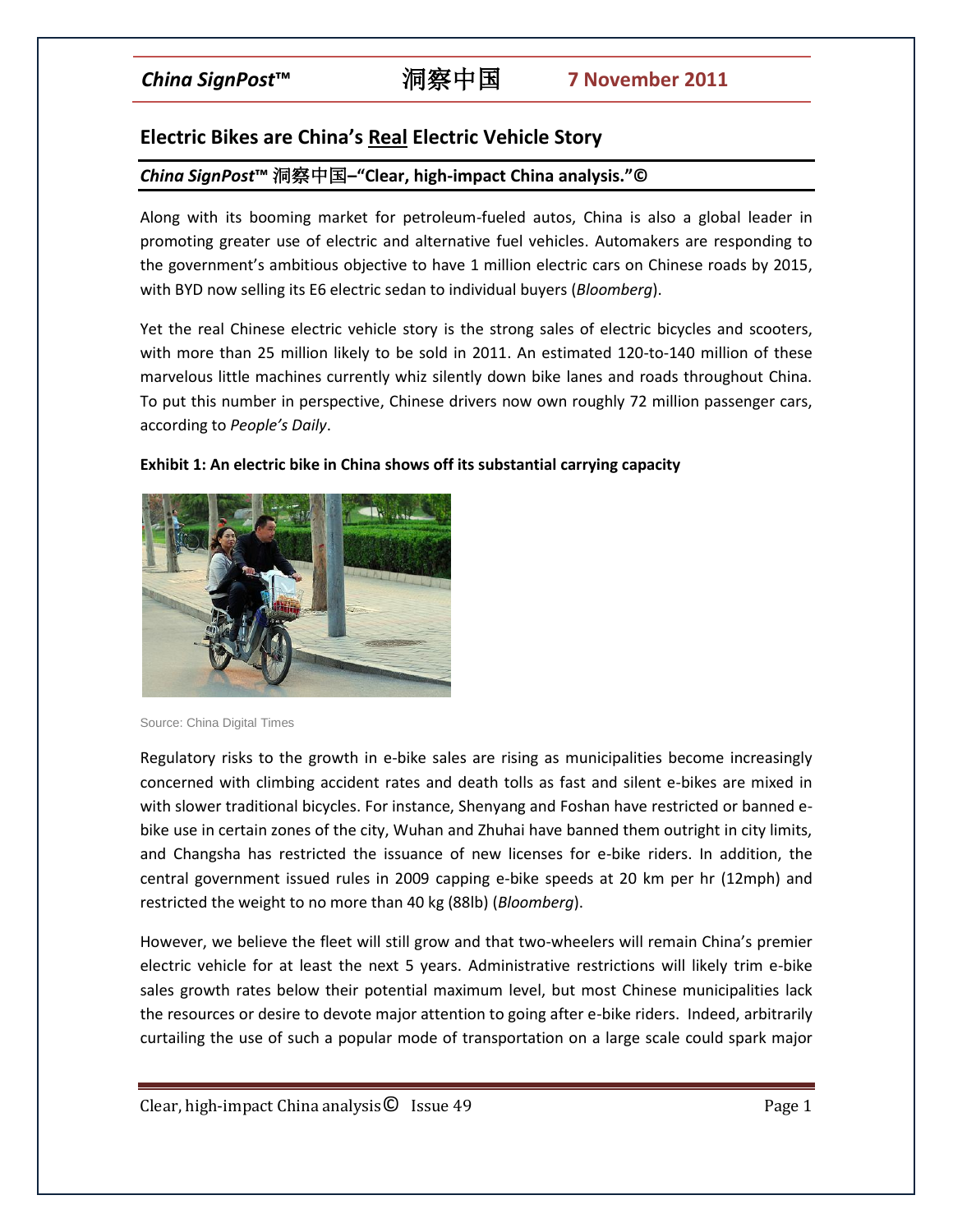public backlash, which is the last thing Beijing wants as it grapples with inflation and other challenges.

The continuing growth in e-bike sales does not mean Chinese will stop buying cars, but the growing number of e-bikes and how they interact with personal cars and investment in expanded public transit systems has significant implications for how vehicle use patterns will evolve in China in coming years. In turn, these dynamics potentially hold major implications for China's gasoline and crude oil demand moving forward.

### **Why Urban Chinese like E-bikes**

## 1) **They are highly affordable.**

Chinese car buyers can currently purchase BYD's entry-level F3 sedan for around US\$10,000, according to data from *China Autoweb*. BYD's new E6 electric sedan costs closer to US\$60,000 before subsidies, according to *Bloomberg*. In contrast, an e-scooter from Hangzhou Hangpai Electric Vehicle Co. can be had for US\$700, or about 7% the price of the basic gasoline car and 1.1% the price of the unsubsidized electric car (1.7% the price of the E6 with all subsidies). Electric bicycles are even cheaper. For instance, Damei Strong Bicycle's GT-S Top Class E-bicycle costs as little as US\$335, or about 3% the price of the BYD F3 sedan.

## **2) They are cheap to operate.**

E-bikes and scooters cost much less to operate than cars do. A Chinese driver who drives 300 days per year and covers an average of 12.5 miles per day (20km) with an average fuel efficiency of 25 miles per gallon at today's average Chinese retail gasoline price of around US\$4 per gallon will pay US\$4.16 per day to operate his car. Our estimate accounts for the cost of fuel burned, as well as maintenance, parking, and incidental costs car owners are likely to face over the course of each year they own their vehicle.

Paying around US\$4 per day to commute to work and run errands might sound good to drivers in Europe, Japan, or the U.S., where operating a car is much more expensive, but it does not look so good to China's emerging urban middle class, members of whom we estimate can operate an e-bike for roughly 21¢ per day (1/20 the cost of owning and driving a car). Even for the higher tiers of the middle class in urban areas who might own a car, this large cost disparity can make e-bikes highly attractive as second or third vehicles for regular around town use.

## **3) E-bikes are much more convenient than cars in urban areas.**

Anyone who has sat for a half-hour or more amidst the exhaust fumes and irritation of a traffic jam in Beijing, Shanghai, or other Chinese cities and watched e-bikes silently shoot by in the designated bike lanes can appreciate the machines' ability to smoothly and quickly work through congested urban areas. With respect to electric vehicles, electric cars will save gasoline,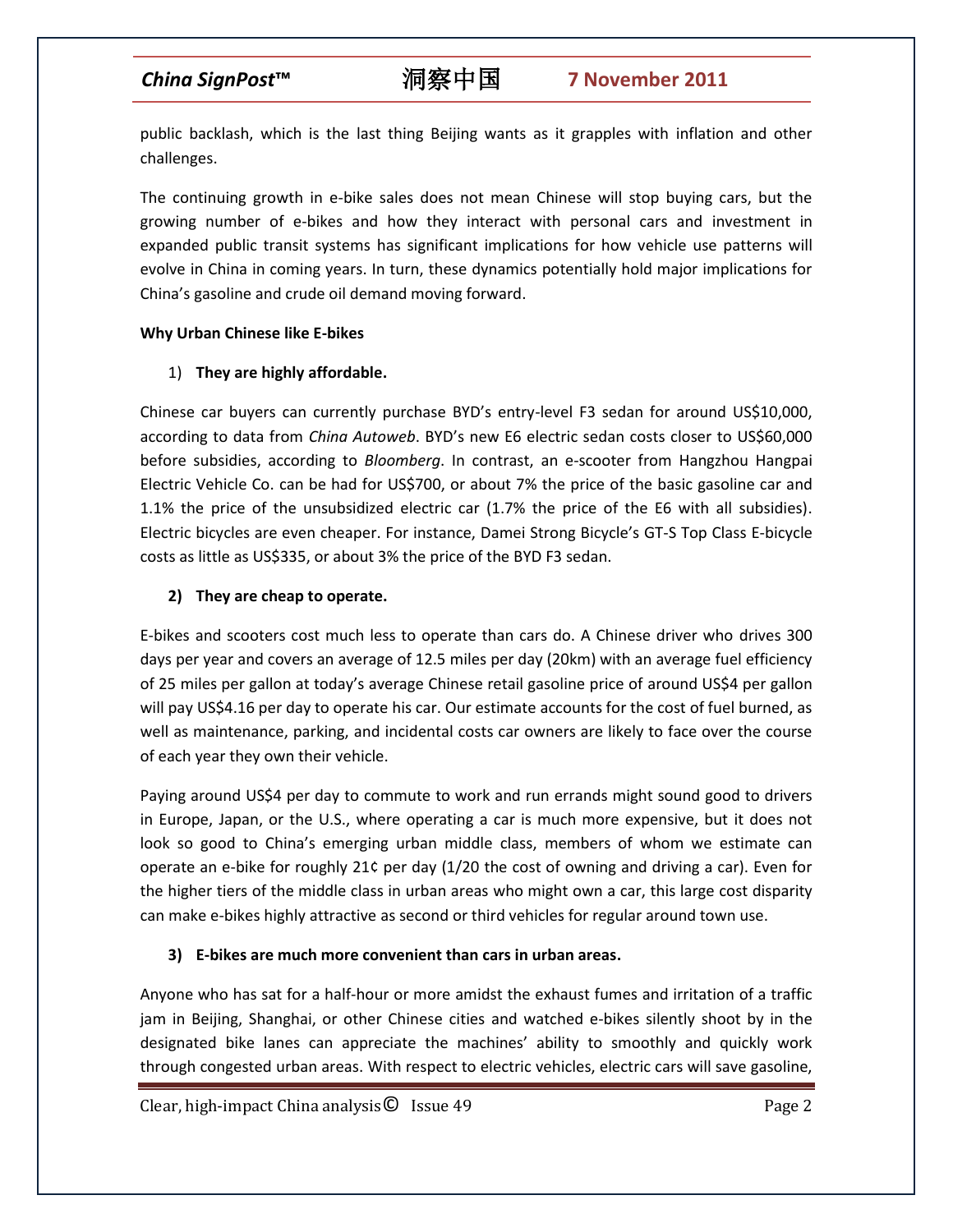but will contribute to road congestion and spend just as much wasted time sitting in traffic jams as their petroleum-fueled cousins.

Certain Chinese cities have begun restricting or even banning e-bike use in some areas because their speed and silence create hazards to pedestrians and other bicyclists, but the two-wheelers continue to have a major advantage over cars in terms of accessibility in crowded urban zones and do so without the noise and smoky exhaust of gasoline-powered scooters and motorbikes.

### **Convenience of parking and charging**

E-bike expert Dr. Christopher Cherry calculates cars typically require 28 square meters of parking space, while an e-bike or e-scooter only needs 2 square meters. Many urban areas in China are short on parking space (please see our detailed [research](http://www.chinasignpost.com/2011/01/dying-for-a-spot-china%E2%80%99s-car-ownership-growth-is-driving-a-national-parking-space-shortage/) on the subject). While more parking lots are being built, shortages are likely to persist for years as people living in areas built with few parking options continue to purchase vehicles.

Also, unlike electric cars, which typically require specialized docking stations to charge, the ebikes can be plugged into the wall outlet in an apartment. Plugging into an unmodified wall outlet is considerably cheaper than setting up dedicated charging stations like those required by electric cars (at a cost of US\$2,000 plus tax and licensing fees for the Nissan Leaf's at-home charging station). Also, prospective electric vehicle buyers in China face the fundamental problem that most existing Chinese housing complexes do not include integrated parking facilities and even fewer Chinese have access to the personal garages or nearby private parking space upon which the American model of at-home electric vehicle charging is predicated.

### **Implications of e-bikes for China's oil consumption**

In terms of oil demand displacement potential, if the average car user drives 12.5 mi (20km) per day in a BYD F3 class sedan (25 mpg fuel economy), using 1.9 liters of gasoline, the average car would use roughly 4.1 bbl of fuel per year, after accounting for fuel wastage idling in traffic jams (equivalent to 15% of distance driven).

Thus, the more than 10 million e-bikes likely to be added to China's fleet in 2011 could likely effectively replace more than 20 million barrels of gasoline per year (we discount the actual arithmetic number of 40 million barrels to account for the fact that many households, especially in urban areas, may own and use both cars and e-bikes and that people may also use public transport or their personal cars during inclement weather, for example).

Based on Sinopec's 2010 ratio of 1 barrel of gasoline produced for every 5 barrels of crude oil processed, this could translate to more than 100 million barrels per year, or 274,000 bpd of oil supplies. This is equal to roughly 3% of China's total daily oil demand and is nearly 25% larger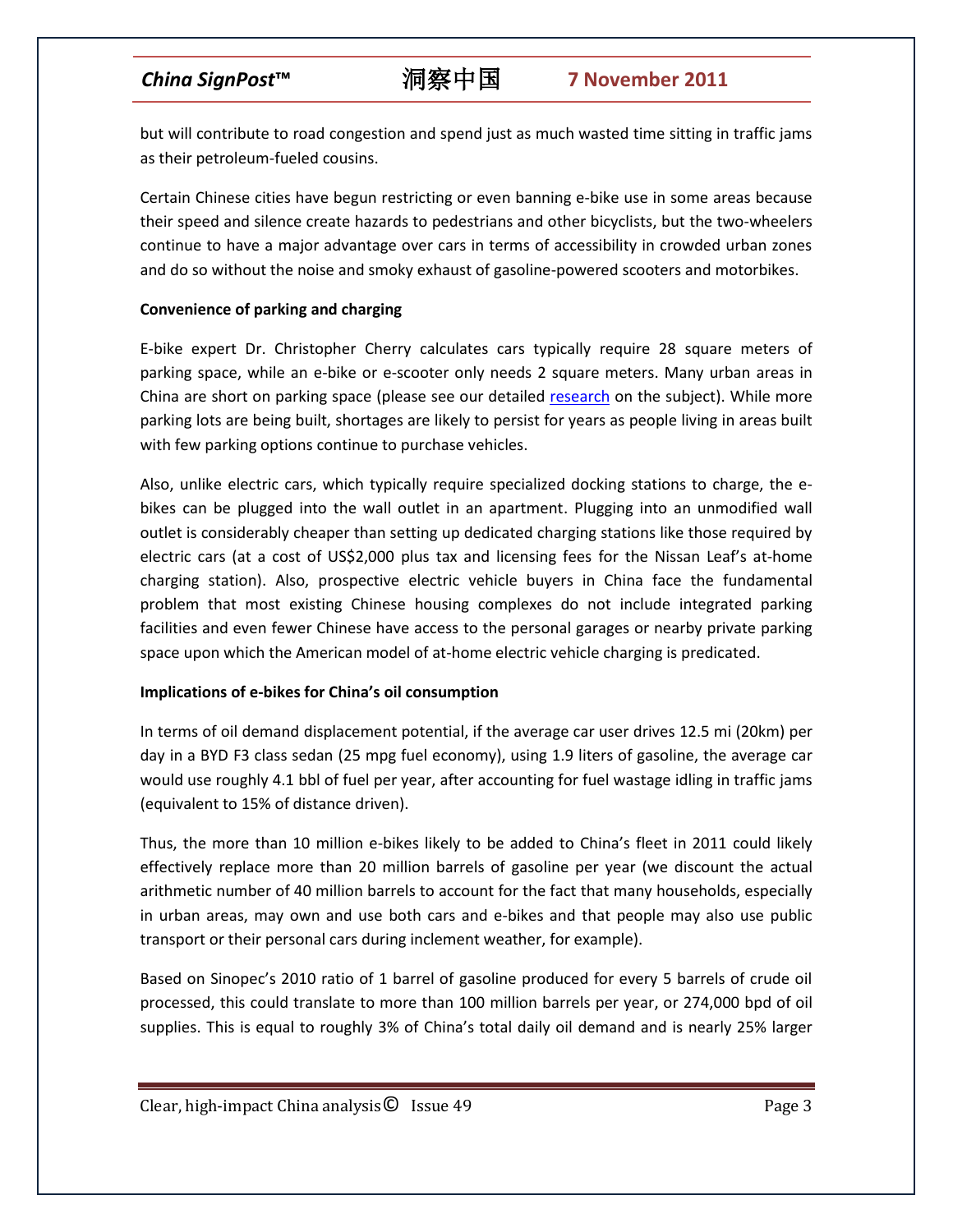than the average of 220,000 bpd of oil that China is likely to import from Kazakhstan in 2011 (*Reuters*).

### **E-bikes lead demand and environmental risks**

E-bikes bring substantial oil conservation benefits, but pose environmental costs in other ways. First, they increase electricity demand in a country where 80% of power comes from coal-fired plants. Second—and more pressing—their batteries use as much lead as a car in many cases. The average e-bike uses 10.3kg of lead per unit, while larger and more powerful e-scooters use 14.7kg of lead per unit on average, according to the Asian Development Bank. As such, China's anticipated production of 33 million e-bikes in 2011 will require 340,000 tonnes of lead, or 8.3% of China's total forecast lead demand for 2011.

Furthermore, because e-bike batteries are charged and discharged more often than car batteries, they must typically be replaced much more frequently (every 1-2 years on average). The high replacement rate is a matter of concern because although Chinese battery recycling rates have risen rapidly and now likely exceed 85%, PRC-based battery recyclers in many cases still use outdated technology and practices and have much higher lead emission rates than comparable facilities in Europe or the U.S.

To put e-bike lead emissions into perspective, consider that a 2009 Asian Development Bank study estimated that an average Chinese e-bike accounts for 520 mg of lead emissions per km of use over its lifetime. In contrast, a U.S. car burning leaded gasoline in the 1970s at a 30 mpg fuel economy emitted only 33 mg of lead per km of use, an amount that nonetheless was deemed unacceptable and helped drive the phase-out of leaded fuels in the U.S.

Here it bears noting that a car burning leaded fuel actually emits lead while driving, whereas the e-bikes do not emit lead while operating, but rather help drive high lead emissions that are concentrated in areas near mines and smelters. Heavy metal pollution in industrial zones across China from Guangdong and Hunan in the South to Huludao in the Northeast garners increasing political attention and smelter shutdowns have resulted.

Likely modes of reducing e-bike lead emissions include closing smaller smelter that use dated technology and promoting the use of batteries that use lithium. Crackdowns on the most polluting smelters will likely continue, while lithium battery use will grow only slowly since lithium batteries are still not cost-competitive with the traditional lead-acid units.